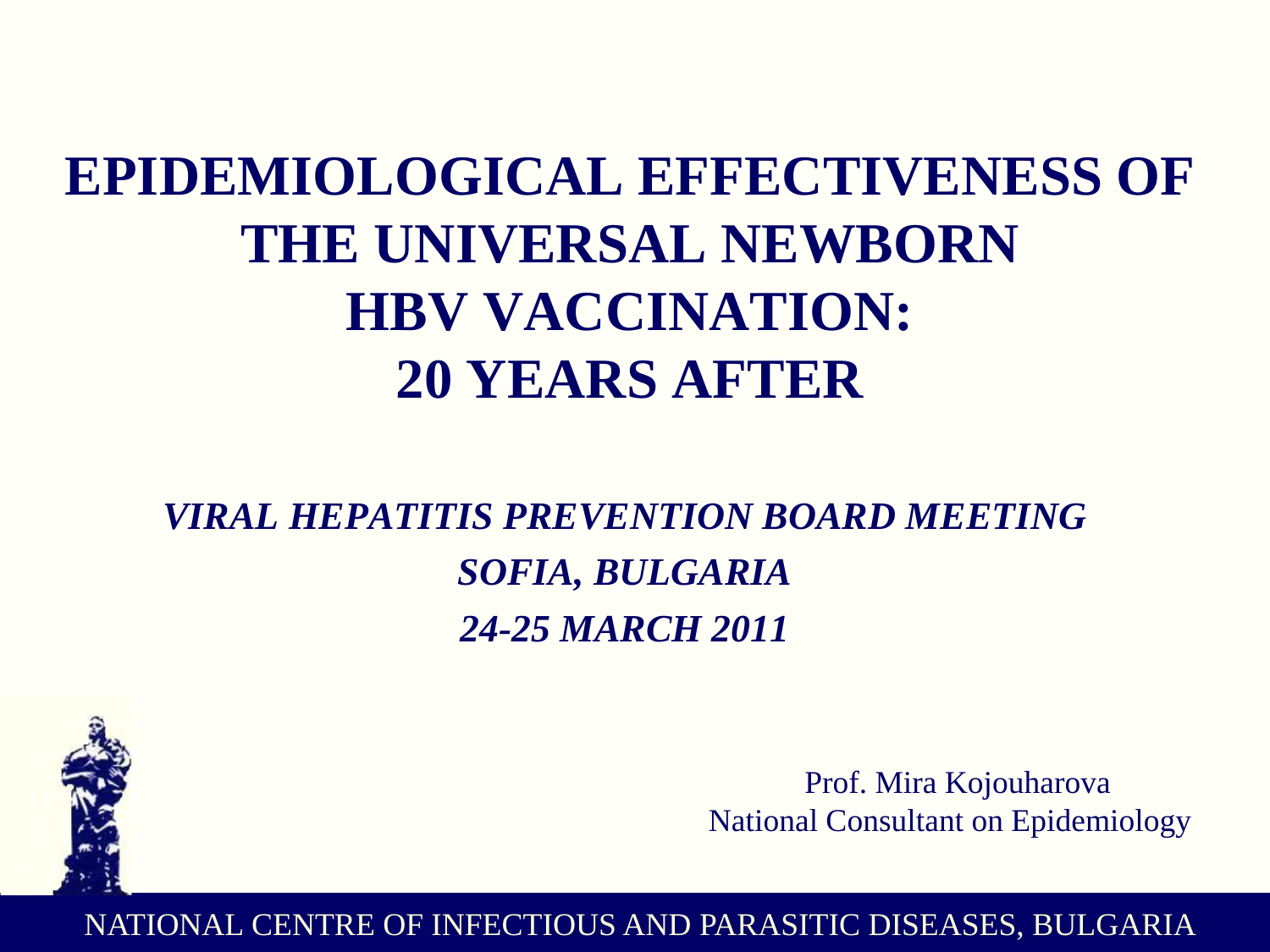## **BACKGROUND 1**. **Hepatitis B in Bulgaria**

- Bulgaria is a country in an area of intermediate endemicity of Hepatitis B, with 3-5% HBV carrier prevalence and more than 30% of the population with serological evidence of HBV infection.
- All acute cases of HBV infection clinically manifested with jaundice as well as all laboratory positive cases are subject of mandatory notification in Bulgaria since 1983. The EU case definition<sup>1</sup> and case classification have been adopted since 2005.

¹COMMISSION DECISION of 19 March 2002 laying down case definitions for reporting communicable diseases to the Community network under Decision No 2119/98/EC of the European Parliament and of the Council (notified under document number C(2002) 1043) 2002/253/EC)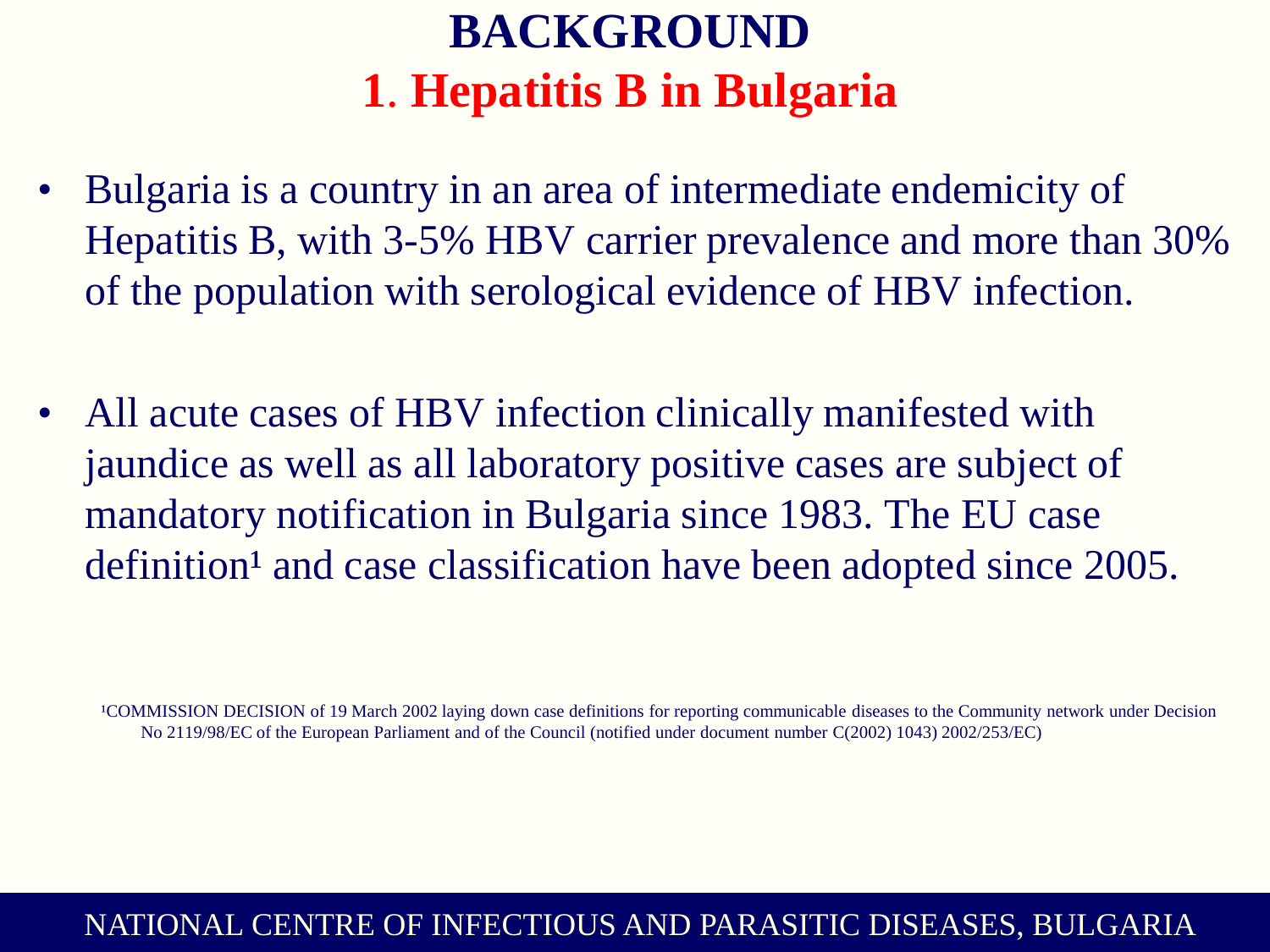## **2. HEPATITIS B IMMUNIZATION IN BULGARIA**

**HBV Vaccines used:** Recombinant DNA vaccines **Immunization Schedule: 0 – 1 – 6** At birth  $\rightarrow$  1 month of age  $\rightarrow$  6 months of age (within 24 hours) **Immunization strategy:** • **1983** – **1987** No immunization • **January 1988 –**  Selective immunization of newborns **July 1991** to HBsAg - positive mothers • **August 1991** Start of the universal newborn immunization • **1992 up to date** Routine universal newborn HBV immunization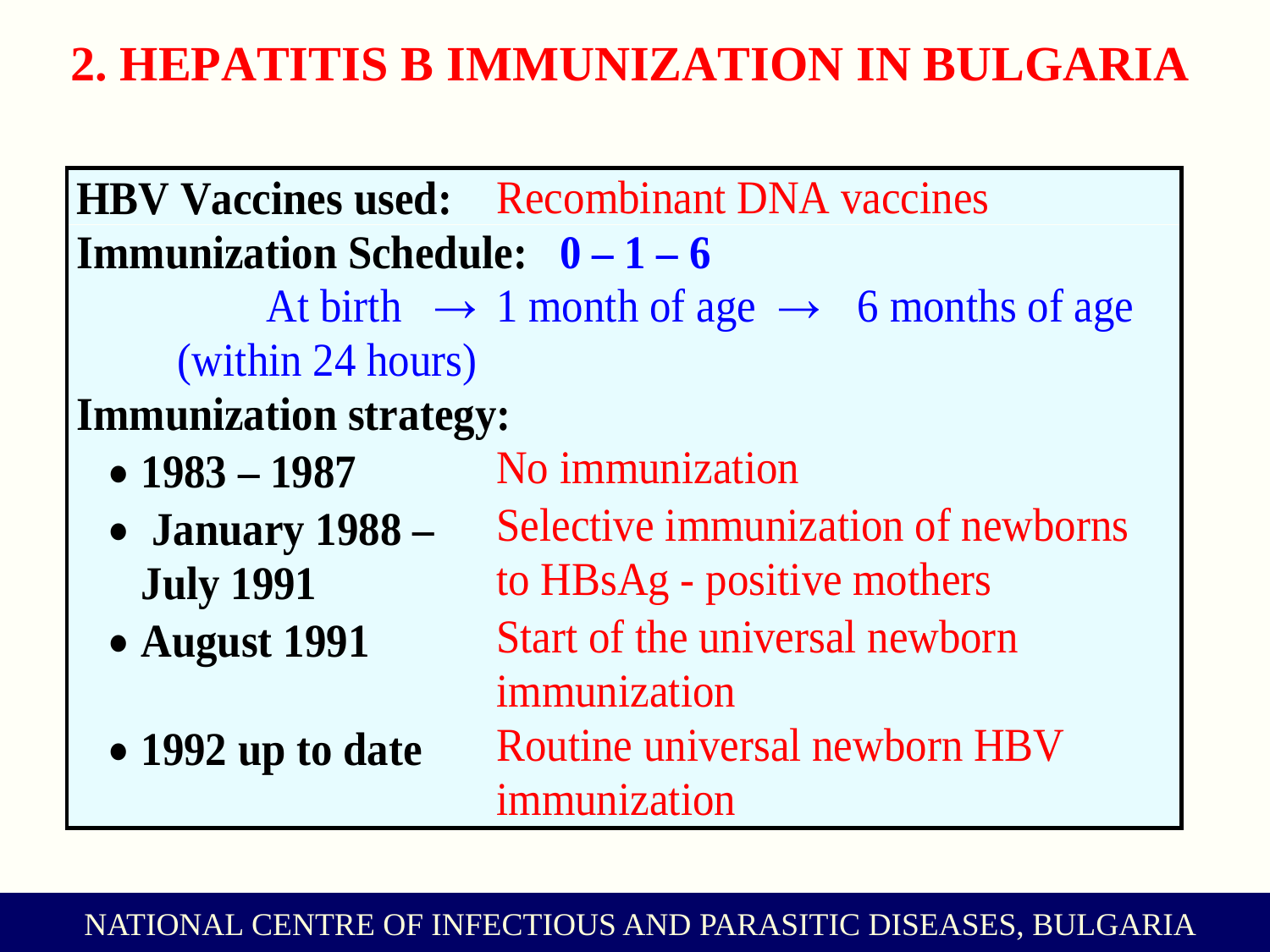# **PURPOSE OF THE ANALYSIS**

• To assess the impact of the newborn immunization on the incidence of acute manifested HBV infection in Bulgaria during the period 1988-2010 and to analyze the changes in hepatitis B epidemiology 19 years after the start of the program for routine universal newborn HBV vaccination.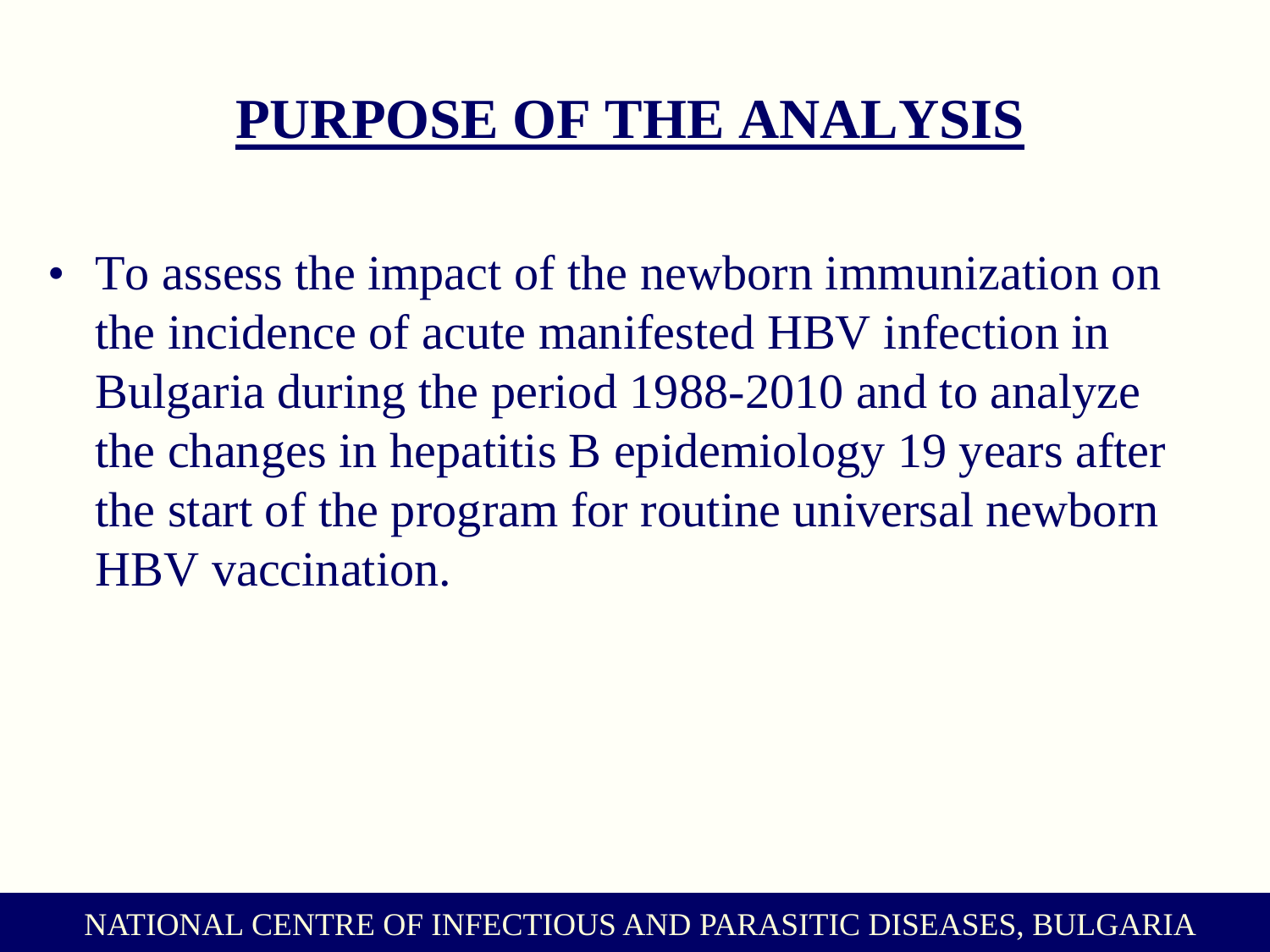## **MATERIALS AND METHODS**

- Age-specific annual incidence of acute HBV infection in Bulgaria is estimated on the ground of the data obtained from the National surveillance system, requiring compulsory notification and laboratory confirmation of acute clinically manifested cases of HBV (*Regulation No 21 of the MoH from 18 July 2005 on the procedure for registration, notification and reporting of communicable diseases, State Gazette, No 62 of 29 July 2005).*
- Surveillance on the universal newborn HBV immunization is based on the reports from the GPs to Regional public health authorities (RHI) and the reports from the RHI to the Immunization Information System. The national immunization coverage with HBV vaccine is estimated at the NCHI.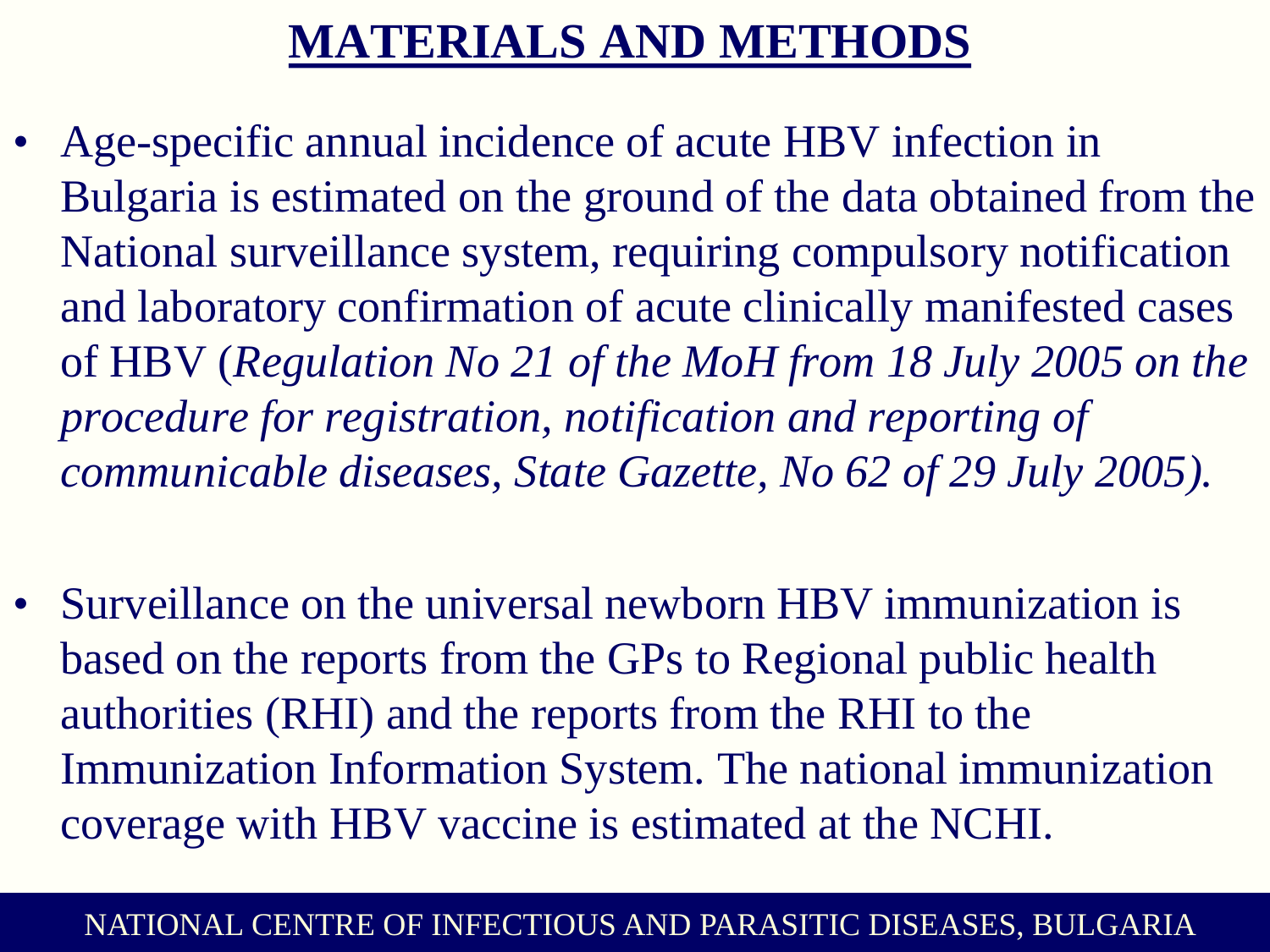## **HEPATITIS B IMMUNIZATION COVERAGE IN NEWBORNS IN BULGARIA, 1988 – 2010**

| <b>YEAR</b> | <b>NUMBER OF IMMUNIZED</b><br><b>INFANTS (HBV-3)</b> | <b>IMMUNIZATION</b><br><b>COVERAGE (%)</b> |
|-------------|------------------------------------------------------|--------------------------------------------|
| 1988        | 1 300 до 2 886                                       | No data                                    |
| 1989        | 861                                                  | No data                                    |
| <b>1990</b> | 1646                                                 | No data                                    |
| 1991        | $\approx$ 20 000                                     | No data                                    |
| 1992        | 68 393                                               | 71.3%                                      |
| 1993        | 78 359                                               | 95.7%                                      |
| 1994        | 73 519                                               | 94.2%                                      |
| 1995        | 70 565                                               | 95.4%                                      |
| 1996        | 66 591                                               | $93.5\%$                                   |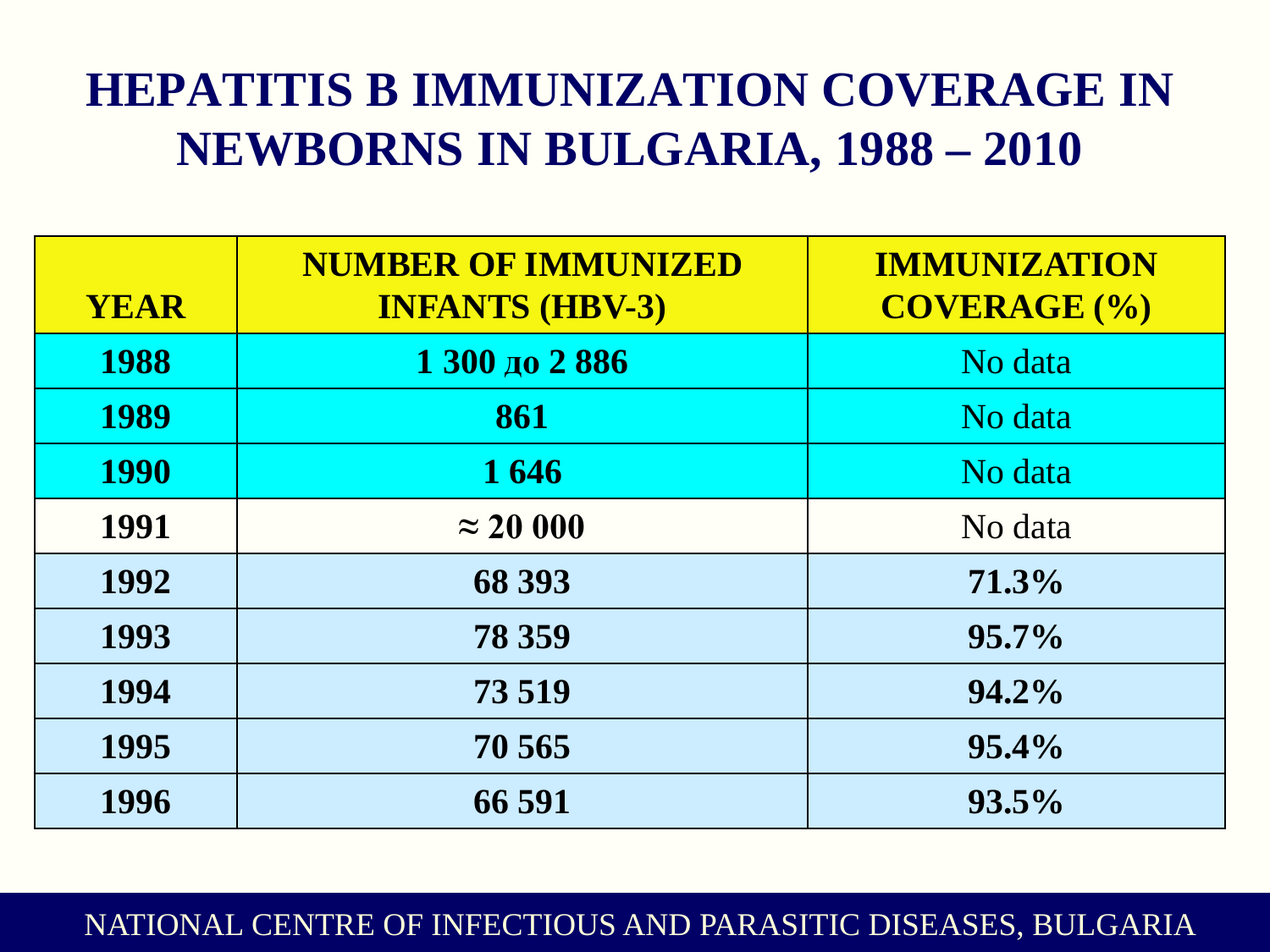| 1997 | 46 144 | $77.2\%$     |
|------|--------|--------------|
| 1998 | 72 384 | 97.1%        |
| 1999 | 65 988 | 97.3%        |
| 2000 | 63756  | <b>93.7%</b> |
| 2001 | 63 143 | 93.3%        |
| 2002 | 57 647 | 88.3%        |
| 2003 | 65 895 | 95.8%        |
| 2004 | 61 673 | 93.8%        |
| 2005 | 62 576 | 96.0%        |
| 2006 | 63 629 | 95.9%        |
| 2007 | 63 378 | 95.4%        |
| 2008 | 65 808 | 95.7%        |
| 2009 | 68 043 | 95.6%        |
| 2010 | 68 527 | 95.0%        |

**As of 2010, a total of 1 270 618 children had been fully vaccinated with 3 doses of hepatitis B vaccine.**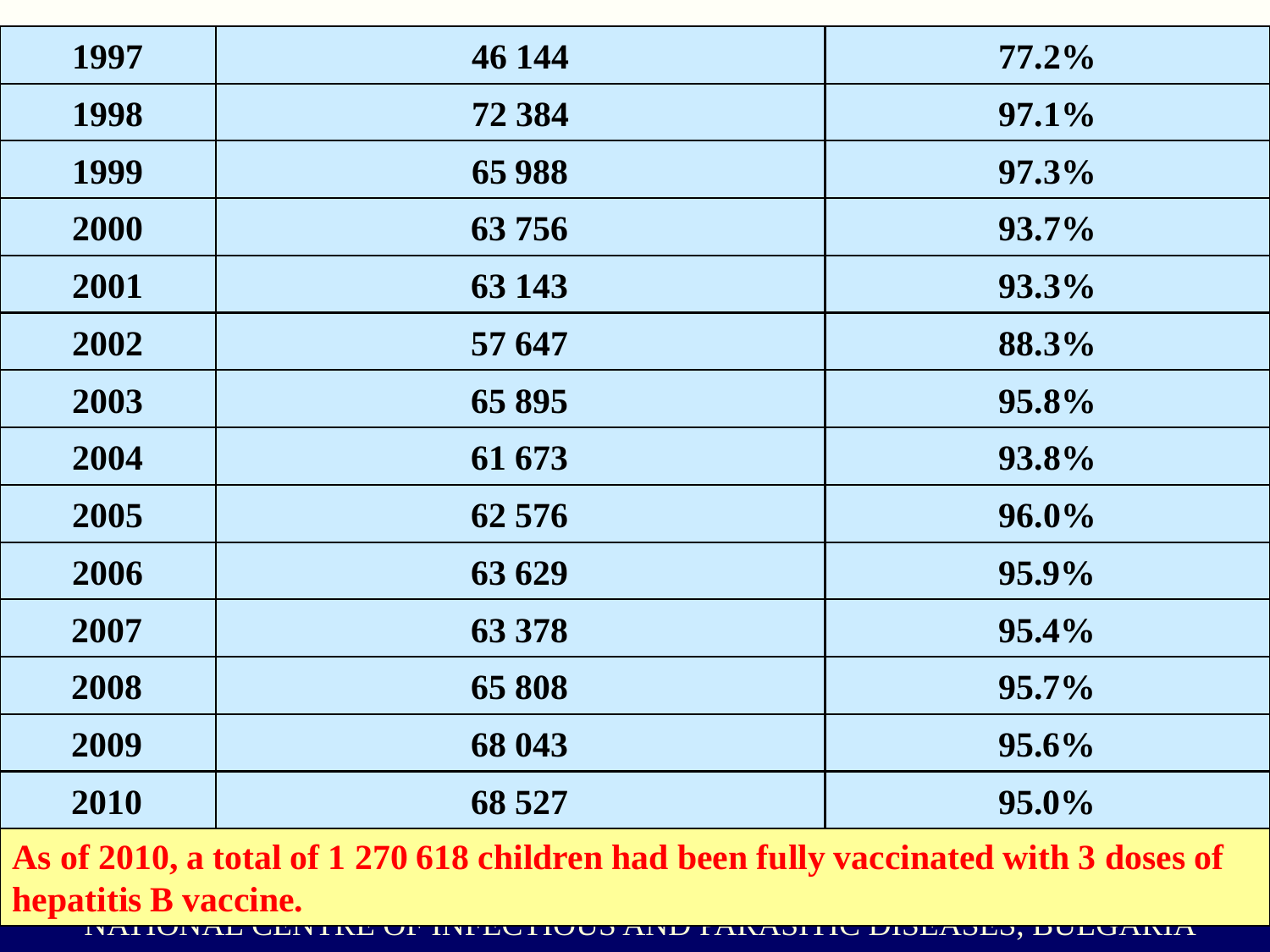### **ACUTE HEPATITIS B INCIDENCE IN BULGARIA, 1983 – 2010**

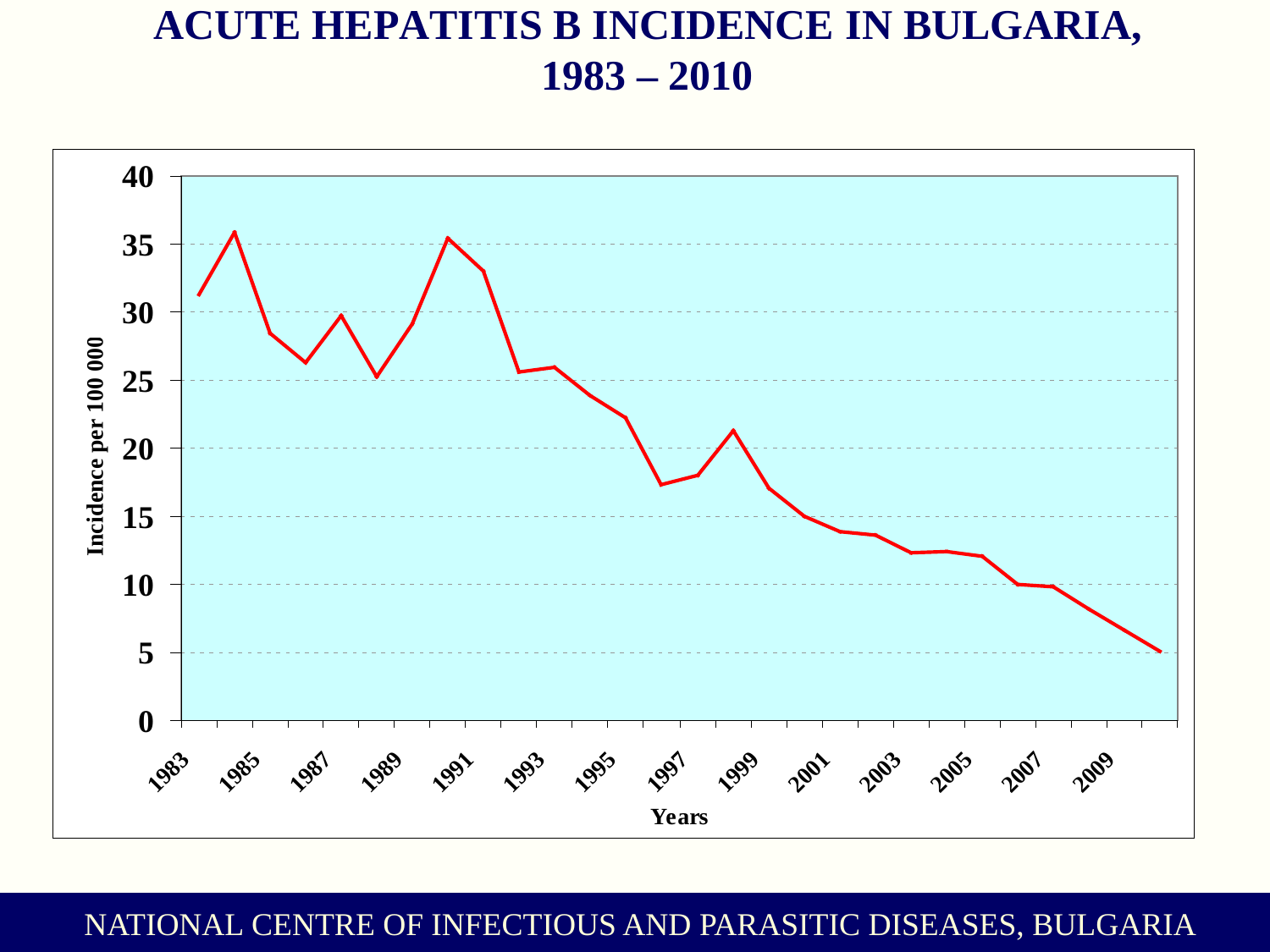### **ACUTE HEPATITIS B INCIDENCE IN BULGARIA, 1983 – 2010**

### • **Before the introduction of the immunization**

HBV incidence in newborns and children 1-3 yrs of age was 31.1 and 31.6 per 100 000. The incidence was highest in persons 4-7, 15-19 and 20-29 years of age: 55.9; 52.0 and 50.2 per 100 000 respectively.

- During 1988-1991, **the period of selective immunization**, the HBV incidence declined (40.9%) only in infants.
- The greatest decline of acute hepatitis B in Bulgaria occurred after the adoption of the strategy of **universal newborn immunization.** Among children 0 to 14 years of age the decline of the HBV incidence (94.2% in 2007) corresponded to the gradual increase of the cumulative number of immunized infants.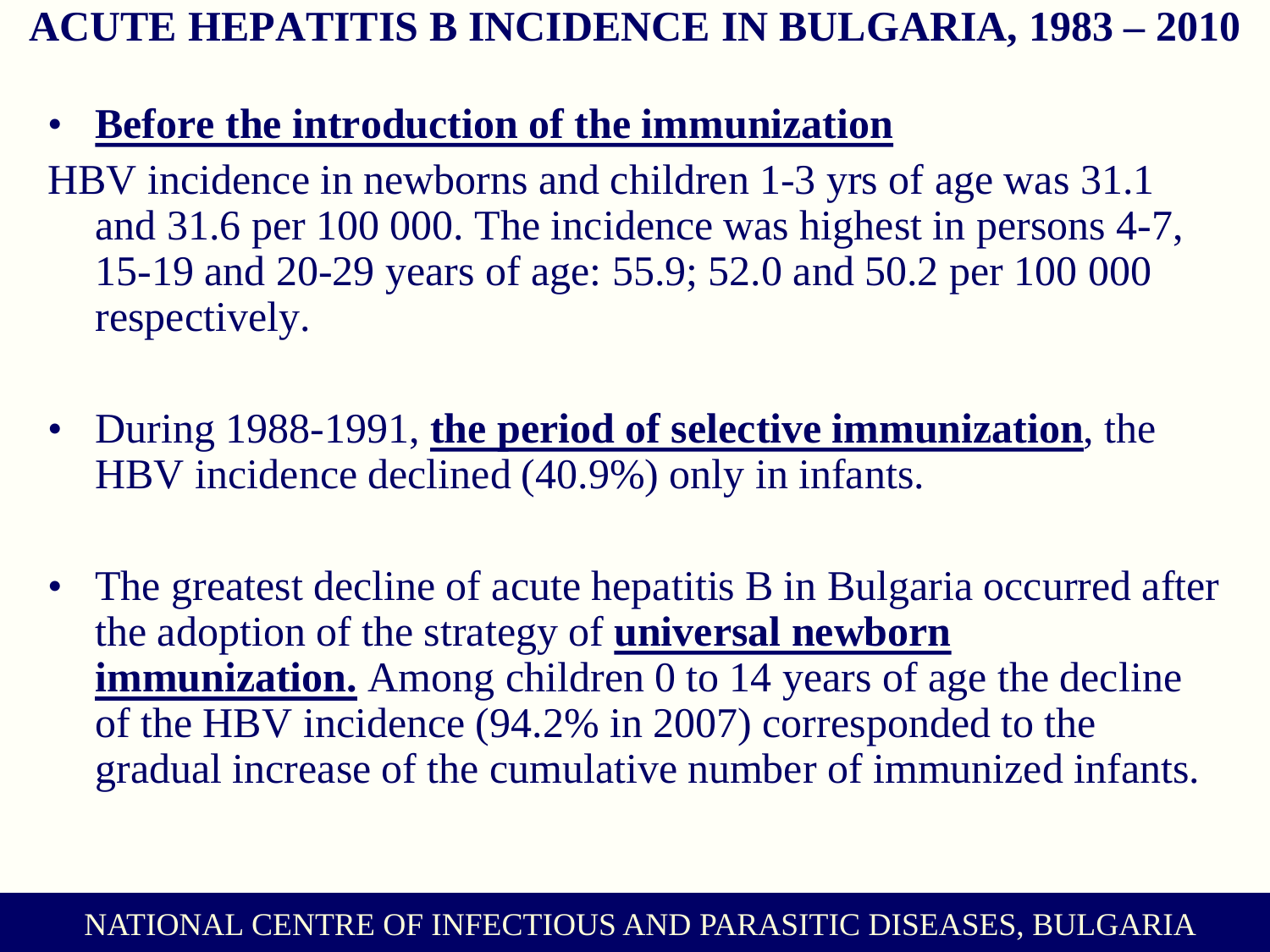### **HEPATITIS B INCIDENCE IN CHILDREN 0-14 YRS OF AGE DURING THE DIFFERENT PERIODS OF THE IMMUNIZATION PROGRAM**

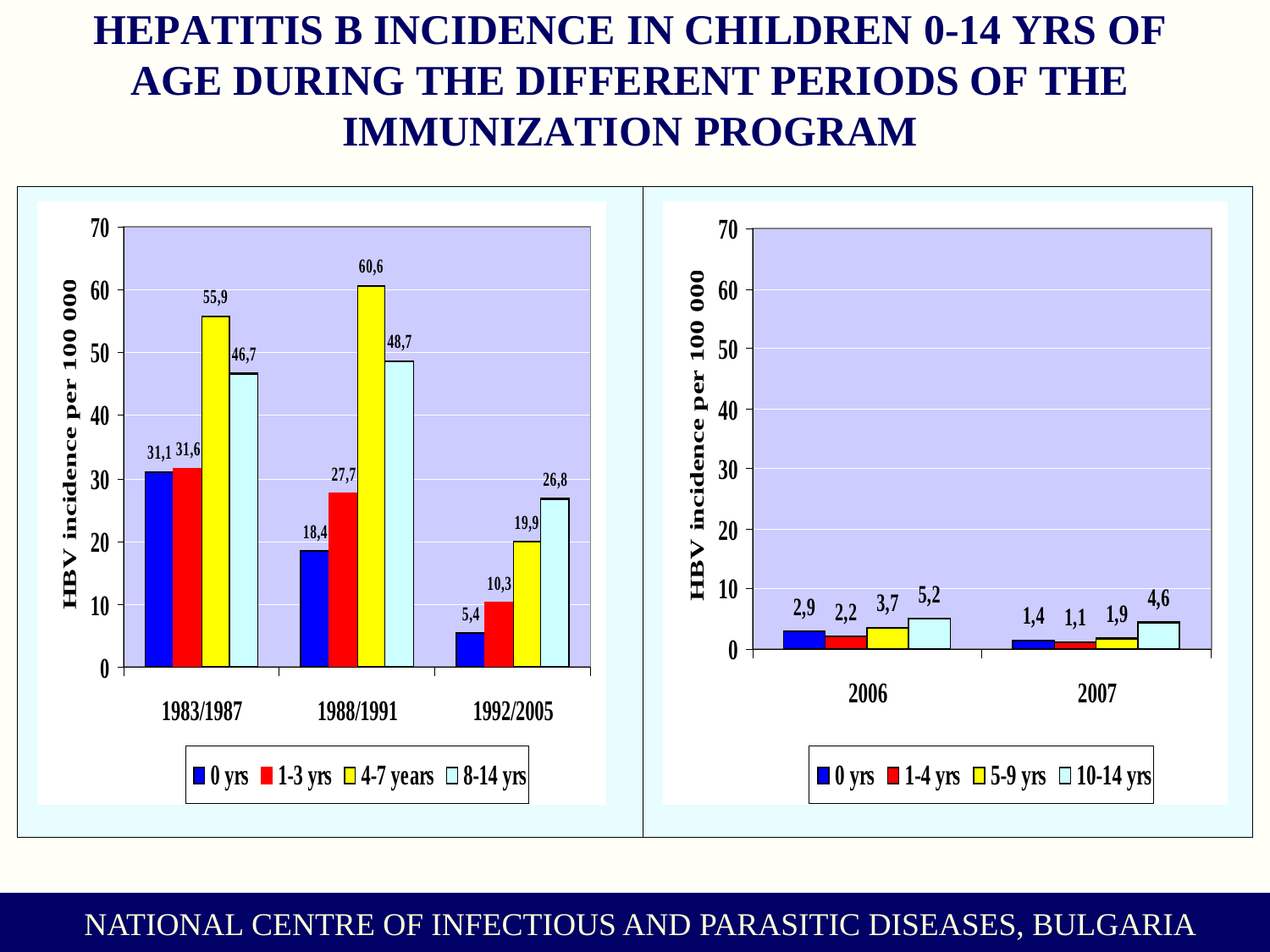### **NUMBER OF ACUTE HBV CASES AND INCIDENCE RATE BY AGE GROUPS IN BULGARIA IN 2006 AND 2010**

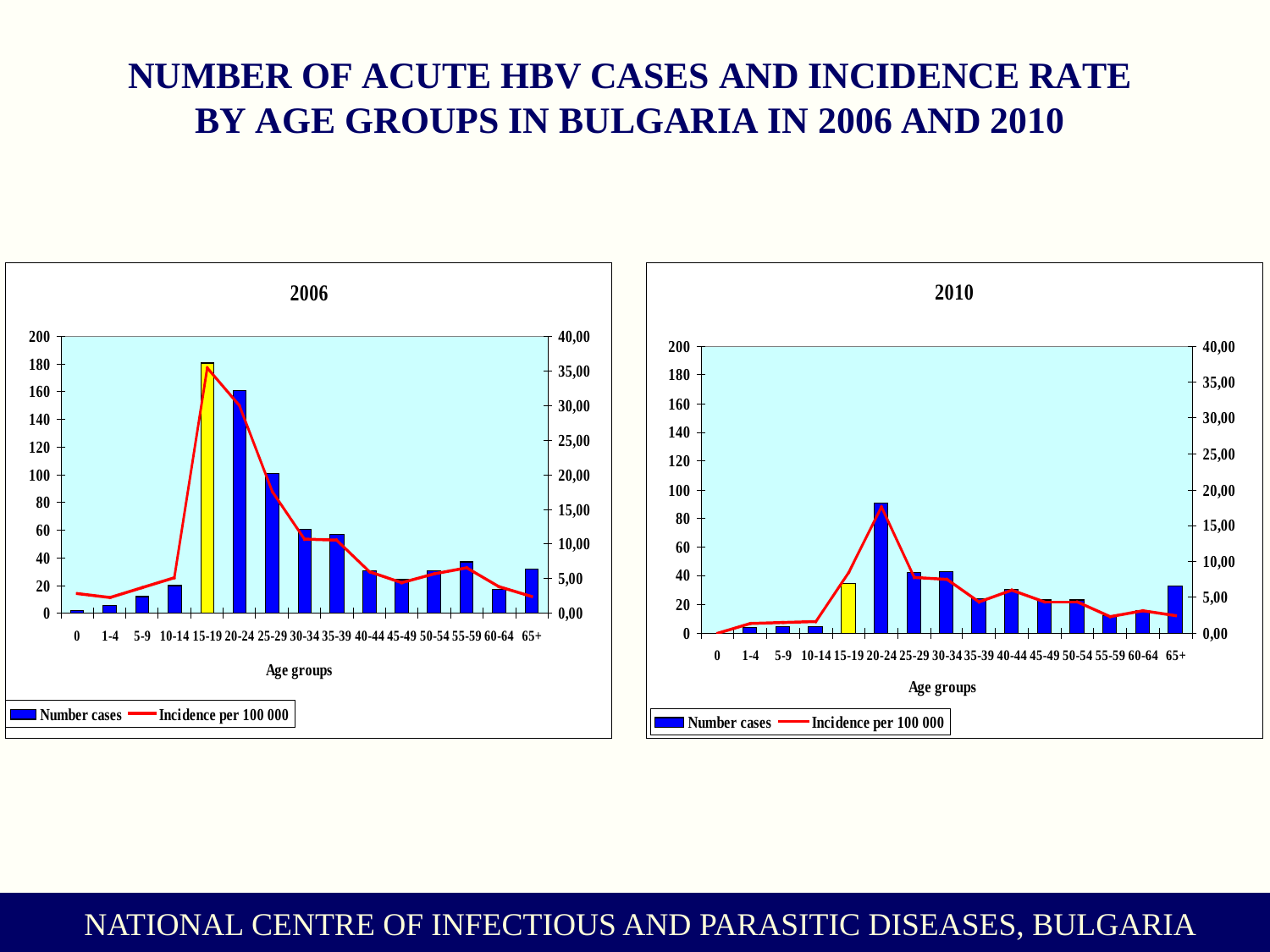### **CUMULATIVE NUMBER OF IMMUNIZED WITH HBV VACCINE NEWBORNS AND HEPATITIS B INCIDENCE (PER 100 000) IN CHILDREN 0-14 AND 15-19 YEARS OF AGE IN BULGARIA, 1983 – 2010**



**NATIONAL CENTRE OF INFECTIOUS AND PARASITIC DISEASES, BULGARIA**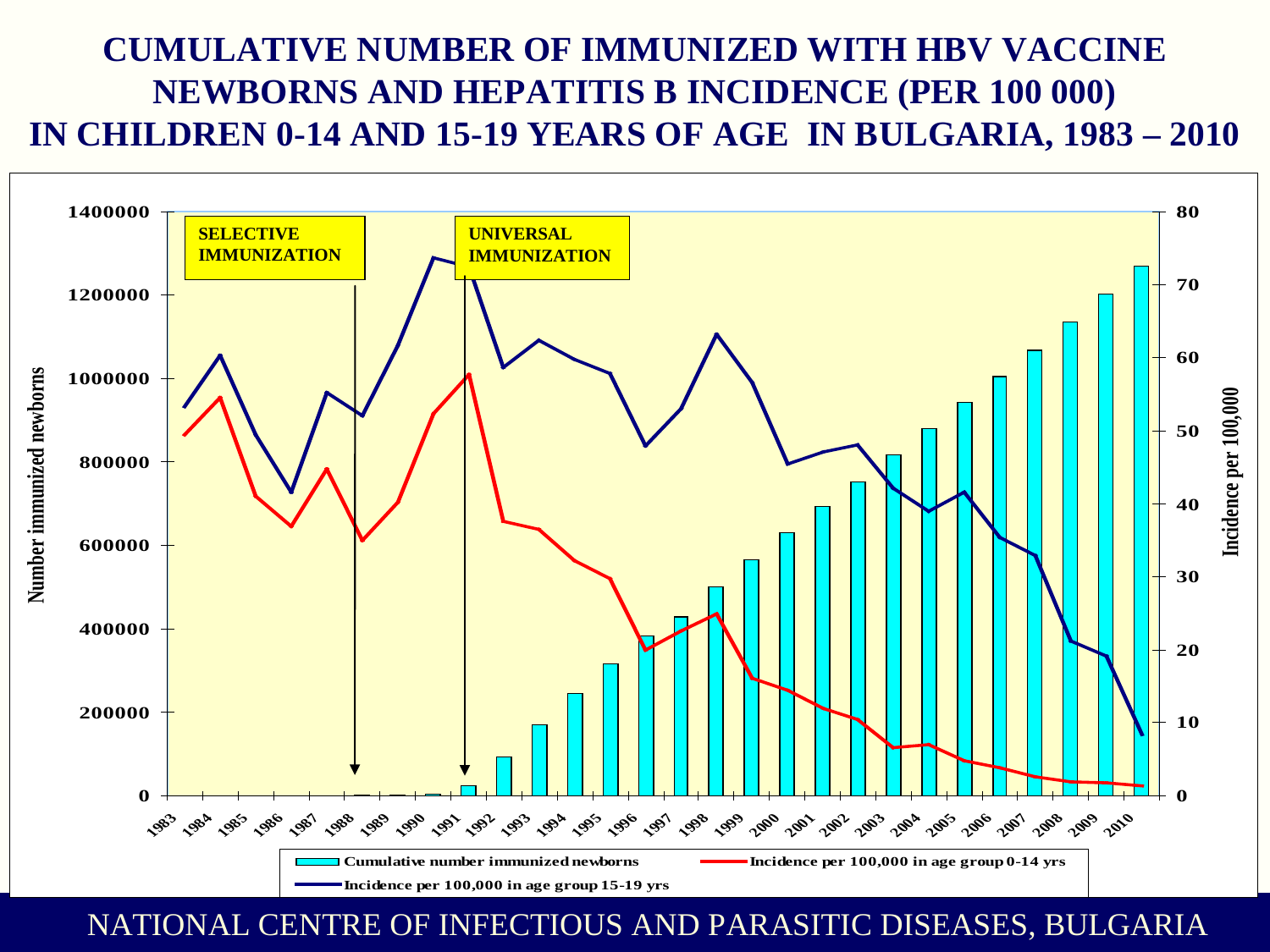# **CONCLUSIONS (1)**

- The immunization strategy focusing on universal newborn vaccination beginning at birth has been implemented with considerable success during the last 20 years in Bulgaria.
- The universal newborn immunization along with the complex of public health measures have led to the significant decrease of the HBV infection in Bulgaria as a whole.
- The annual incidence of reported acute HBV cases among children 0-14 yrs of age and adolescents 15-19 yrs of age decreased significantly.